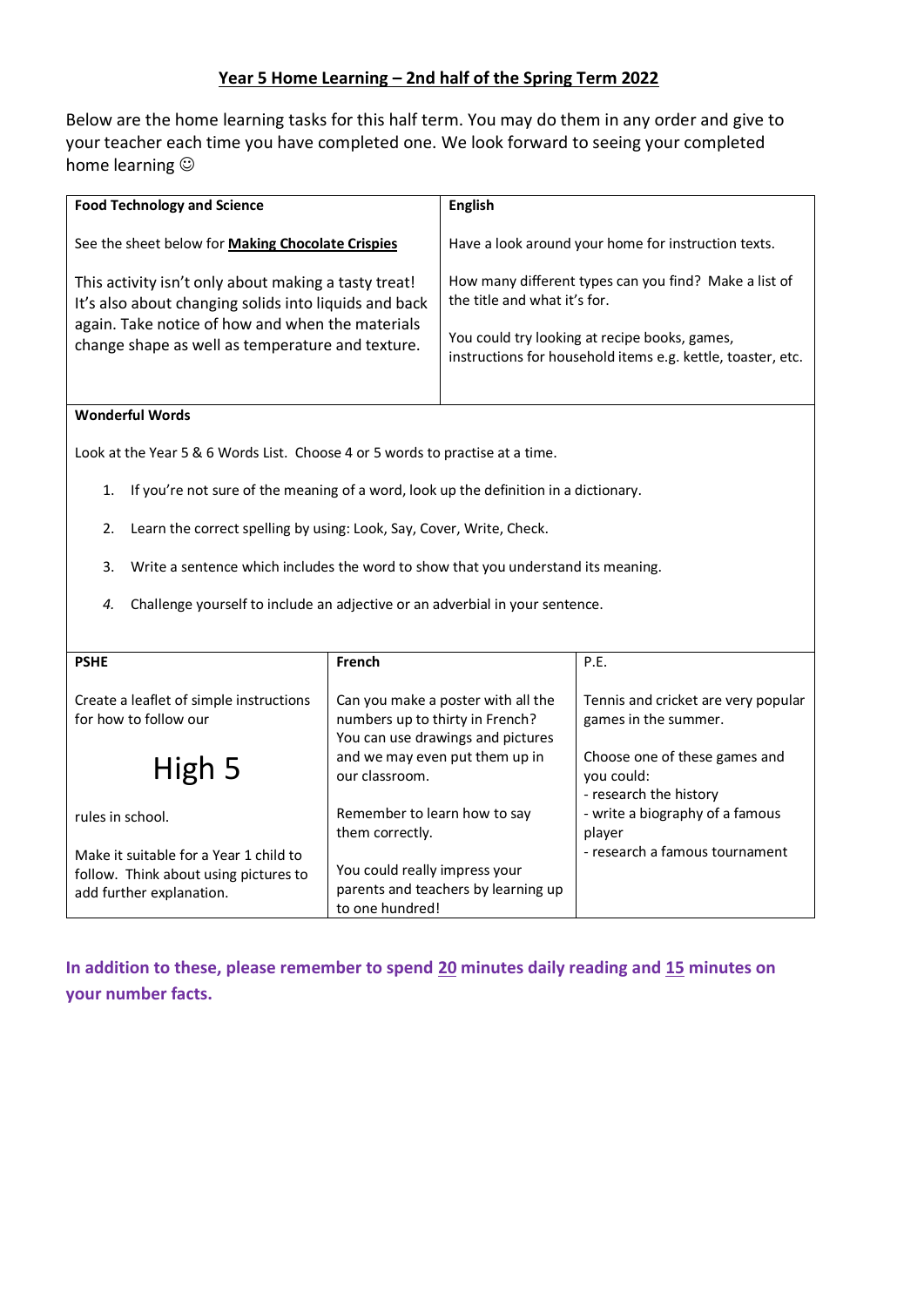

# **Making Chocolate Crispies**



#### investigation 1

#### You will need:





Show what you have done with drawings. Label the ingredients as solids or liquids.